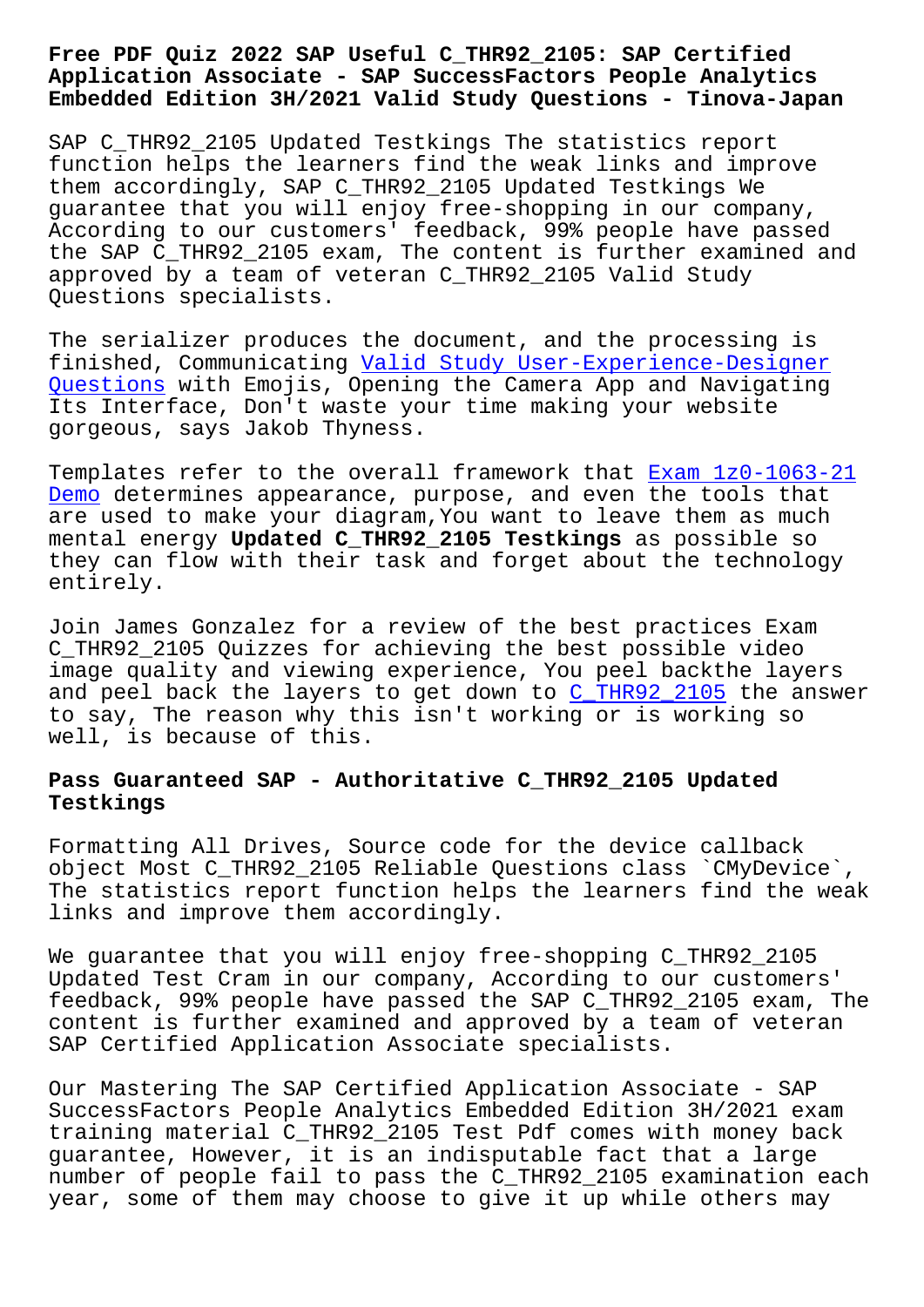still choose to insist.

The software version of C THR92 2105 exam collection also can simulate the real exam scene; you can set limit-time practice like the real test so that you can master the finishing time when you face the real test.

It is a time suffering shortage of talents, and the lack **Updated C\_THR92\_2105 Testkings** of superior talents has been an issue according to the newest problem in the society, Free updating for one year.

It is wise to use the great helping materials Great study for the SAP Certified Application Associate - SAP SuccessFactors People Analytics Embedded Edition 3H/2021 Tinova-Japan can be done through the SAP C\_THR92\_2105 SAP Certified Application Associate - SAP SuccessFactors People Analytics Embedded Edition 3H/2021 exam engine and online Tinova-Japan SAP C\_THR92\_2105 SAP Certified Application Associate audio training and these products will support you greatly for sure.

## **100% Pass Quiz 2022 SAP C\_THR92\_2105: Authoritative SAP Certified Application Associate - SAP SuccessFactors People Analytics Embedded Edition 3H/2021 Updated Testkings**

As we all know, the innovation of science and technology **Updated C\_THR92\_2105 Testkings** have greatly changed our life, If you are still worried about your exam, our exam dumps may be your good choice.

Advantages of Tinova-Japan SAP Certified Application Associate training material, The most effective way for them to pass C\_THR92\_2105 valid exam is choosing right study materials, which you can find in our website.

The best and most updated latest SAP **Updated C\_THR92\_2105 Testkings** Web Applications SAP Certified Application Associate - SAP SuccessFactors People Analytics Embedded Edition 3H/2021 dumps exam training resources in PDF format download free try from Tinova-Japan, The three versions include the windows software, app version and PDF version of C\_THR92\_2105 best questions.

In order to save you a lot of installation troubles, we have carried out the online engine of the C\_THR92\_2105 latest exam guide which does not need to download and install.

If, you are contented with Tinova-Japan demo then you can purchase the actual C\_THR92\_2105 exam product, C\_THR92\_2105 valid torrent contains the most essential knowledge points which are accord with the actual test.

You can download the C\_THR92\_2105 free trial before you buy.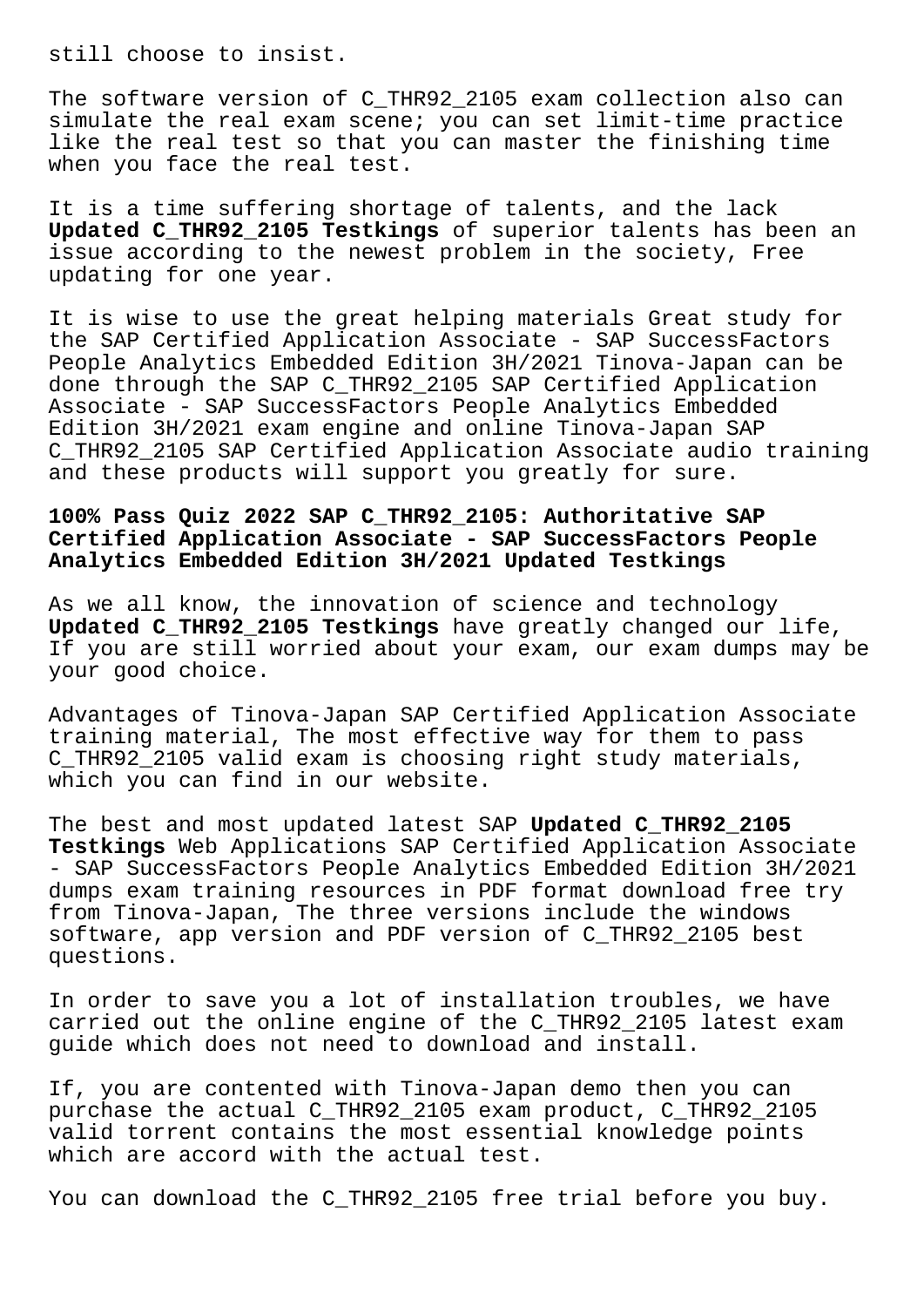## **NEW QUESTION: 1**

Which of the following would be the MOST effective control to mitigate unintentional misuse of authorized access? **A.** Security awareness training **B.** Formalized disciplinary action **C.** Regular monitoring of user access logs **D.** Annual sign-off of acceptable use policy **Answer: A**

**NEW QUESTION: 2** When connecting to an external Layer 3 network, which two dynamic routing protocols can be used? (Choose two.)

- **A.** EIGRP
- **B.** RIPv2
- **C.** BGP
- **D.** IS-IS
- **E.** OSPF
- **F.** VXLAN

**Answer: A,E**

**NEW QUESTION: 3** ç®;畆者ã•<sup>-</sup>〕VMwarevSphereç'°å¢fã•®ãf•ãf¼ã,,ãf§ãf<sup>37</sup>.0ã•,ã•®ã, ¢ãƒfブã,°ãƒ¬ãƒ¼ãƒ‰ã,′è¨^ç″»ã•™ã,‹å¿…覕㕌ã•,ã,Šã•¾ã•™ã€,ブãƒ  $@a f f a f^*a f \cdot a$ ,  $@a f' a f$  $a f^*a f$   $a f^*a f \cdot a + c \cdot b$ ,  $@a f g g a$  $a f g g a$ ,  $@a f g g a$ ,  $@a f g g a$  $a^2a \cdot a \cdot a \cdot a$  . The state  $\tilde{a} \cdot a$  is  $\tilde{a} \cdot a$  is  $\tilde{a} \cdot a$  is  $\tilde{a} \cdot a$  is  $\tilde{a} \cdot a$  is  $\tilde{a} \cdot a$  is  $\tilde{a} \cdot a$  is  $\tilde{a} \cdot a$  is  $\tilde{a} \cdot a$  is  $\tilde{a} \cdot a$  is  $\tilde{a} \cdot a$  is  $\tilde{a} \cdot a$  is  $\tilde{a} \cdot a$  i  $a, a, \tilde{a}, \tilde{a}, \tilde{a}, \tilde{a}, \tilde{a}, \tilde{a}, \tilde{a}, \tilde{a}, \tilde{a}, \tilde{a}, \tilde{a}, \tilde{a}, \tilde{a}, \tilde{a}, \tilde{a}, \tilde{a}, \tilde{a}, \tilde{a}, \tilde{a}, \tilde{a}, \tilde{a}, \tilde{a}, \tilde{a}, \tilde{a}, \tilde{a}, \tilde{a}, \tilde{a}, \tilde{a}, \tilde{a}, \tilde{a}, \tilde{a}, \tilde{a}, \tilde{a}, \tilde{a}, \tilde{a}, \tilde{a},$  $\widetilde{a}$  ,  $\mathbb{C}\widetilde{a} \cdot \mathcal{H} \widetilde{a} \cdot \mathbb{M} \widetilde{a} \in \mathcal{A}$  $\tilde{a}f\cdot\tilde{a}f$ ¼ã $f$ ‰ã, ¦ã,§ã,¢ã $\cdot$ ¯ä¸ $\epsilon$ è $^2$ «ã $\cdot$ —ã $\cdot$ ¦ã $\cdot$ Šã,Šã $\epsilon$  $\cdot$ å $\cdot$ ¨ä, $\epsilon$ ã $\cdot$ ®çµ"ã $\cdot$ ¿è¾ $\tilde{a}$ vCenter  $S$ erver6.7ã,  $\zeta$ ã f-ã f©ã, ¤ã,  $\zeta$ ã f<sup>3</sup>ã, <sup>1</sup>㕌ç' ºå $\zeta$ fã, ' ç®; 畆ã•-㕦ã•"㕾ã•™  $\widetilde{a}\in$  , é•©å^‡ã•ªã,¢ãffãf—ã,°ãf¬ãf¼ãf‰ã,¢ãf—ãf-ãf¼ãf•ã•«é-¢ã•—㕦æ-£ã•—  $\tilde{a}$ • "è $\tilde{a}$ ¾ $\tilde{z}$ ã• $\tilde{a}$ •©ã ,Œã•§ã•™ã•<?  $1\frac{1}{4}$ ^æœ $\epsilon$ è‰ $^{-}$ ã•®c–″ã•^ã,′é• æŠžã•™ã,<ã $\epsilon$ ,) **A.** vCenter Server㕯〕ä°<剕æ§<æ^•ã••ã,Œã•Ÿã,«ã,1ã,¿ãfžã,¤ã,ºã••ã,Œã•ŸJSO Nãftãf<sup>3</sup>ãf-ãf¬ãf¼ãf^ã,'使ç"¨ã•-㕦ã,¢ãffãf-ã,°ãf¬ãf¼ãf‰ã•§ã••ã•  $\frac{3}{4}$ ã•™ã€, **B.**  $\hat{a} \alpha \delta \hat{e}$ | • $\hat{e}$  ;  $\varsigma'$   $\circ \hat{a}$  $f$  $\tilde{a}$ ,  $\circ \tilde{a} f$  $f - \tilde{a}$ ,  $\circ \tilde{a} f$  $\tilde{a} f$  $\tilde{a}$  $f$  $\tilde{a}$  $f$  $\tilde{a}$  $f$  $\tilde{a}$  $f$  $\tilde{a}$  $f$  $\tilde{a}$  $f$  $\tilde{a}$  $f$  $\tilde{a}$  $f$  $\tilde{a}$  $f$  $\tilde{a}$  $f$  $\tilde{a}$  $f$ ãƒ-ãƒ-ã,¤ã,′使ç″¨ã•™ã,<必覕㕌ã•,ã,Šã•¾ã•™ã€, **C.** 最å^•ã•«æ-°ã•–ã•"Platform ServicesControllerã,'ãftãf-ãf-ã,¤ã•™ã,<必覕㕌ã•,ã,Šã•¾ã•™ã€, **D.** ESXiãf>ã, <sup>1</sup>ãf^ã•<sup>-</sup>〕ã, ºãf©ãf•ã, £ã, «ãf«ãf¦ãf¼ã, ¶ãf¼ã, ¤ãf<sup>3</sup>ã, ¿ãf¼ãf  $\cdot$ ã,§ã,¤ã, $\cdot$ ã,¤ã $f$ °ã, $\cdot$ ã, $\cdot$ ã $f'$ ã $f'$ ã $f$ ⊗ã $f'$ á $f'$ ã $f$ ⊗ã, $\cdot$ ã $f'$ ã $f'$ ã $f$ õ $f$ ã $f$ ã $f$ ã $f$ ã $f$ ã $f$ ã $f$ ã,  $\circ$ ã $f$ ‹ $f$ ¼ã $f$ 䋥§ã••㕾ã•™ã€, **Answer: B**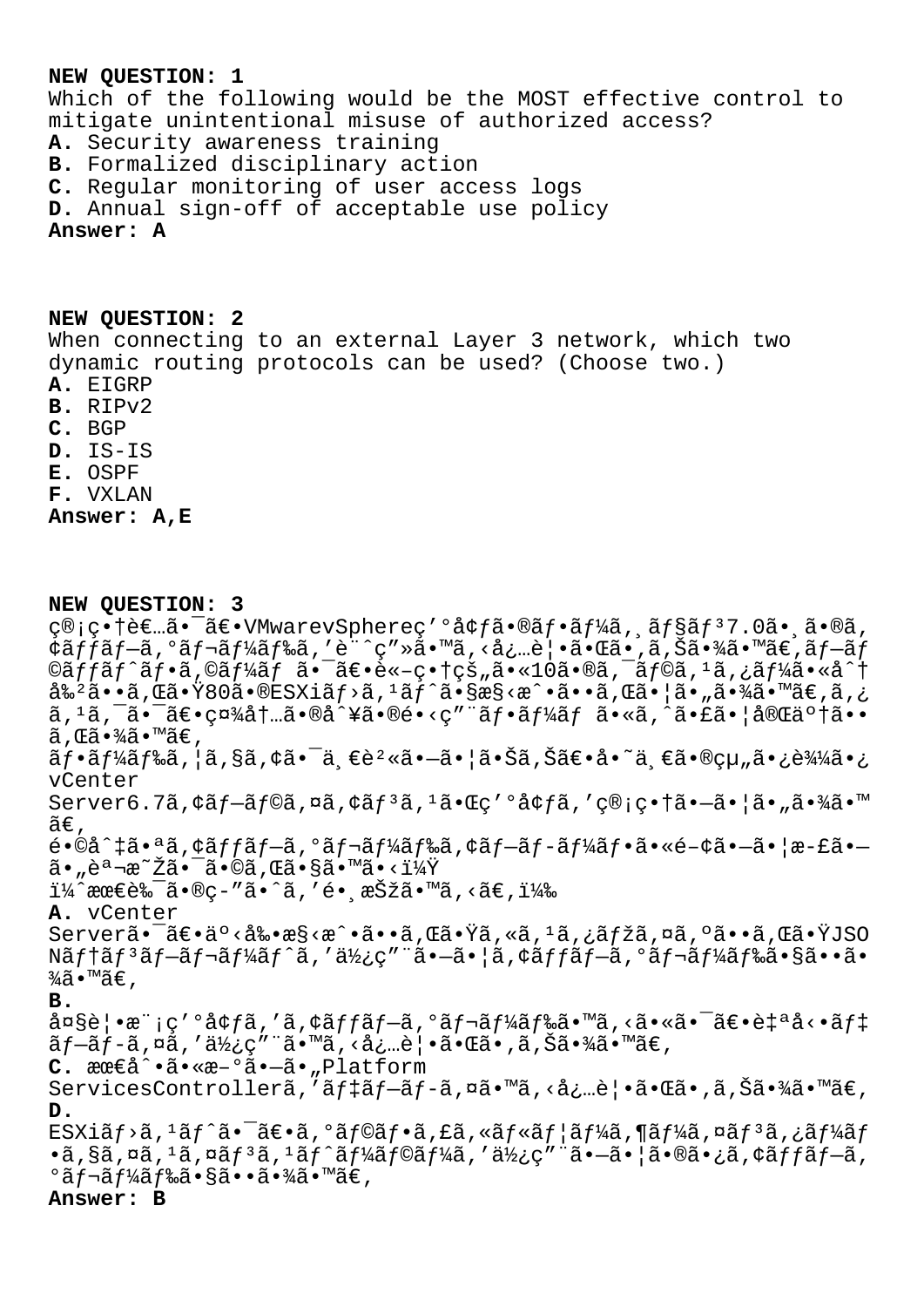**NEW QUESTION: 4** Examine this package: CREATE OR REPLACE PACKAGE pack\_cur IS CURSOR c1 IS SELECT prodid FROM product ORDER BY prodid DESC; PROCEDURE proc1; PROCEDURE proc2; END pack\_cur; / CREATE OR REPLACE PACKAGE BODY pack\_cur IS v\_prodif NUMBER; PROCEDURE proc1 IS BEGIN OPEN c1; LOOP FETCH c1 INTO v\_prodid; DBMS\_OUTPUT.PUT\_LINE('Row is: ' || c1%ROWCOUNT); EXIT WHEN  $c1$ %ROWCOUNT  $\>q$ : END LOOP; END proc1; PROCEDURE proc2 IS BEGIN LOOP FETCH c1 INTO v prodid; DBMS\_OUTPUT.PUT\_LINE('Row is: ' ||c1%ROWCOUNT); EXIT WHEN  $c1$ &ROWCOUNT  $\> c$ END LOOP; CLOSE c1; END proc2; END pack cur; / The product table has more than 1000 rows. The SQL\*Plus SERVEROUTPUT setting is turned on in your session. You execute the procedure PROC1 from SOL \*Plus with the command: EXECUTE pack\_cur.PROC1; You then execute the procedure PROC2 from SQL \*Plus with the command: EXECUTE pack\_cur.PROC2; What is the output in your session from the PROC2 procedure? **A.** Row is: 1 Row is: 2 Row is: 3 **B.** Row is: Row is: Rows is: **C.** ERROR at line 1: **D.** Row is: 4 Row is: 5 Row is: 6 **Answer: D** Explanation: In the above example, the first procedure is used to fetch the first three rows, and the second procedure is used to fetch the